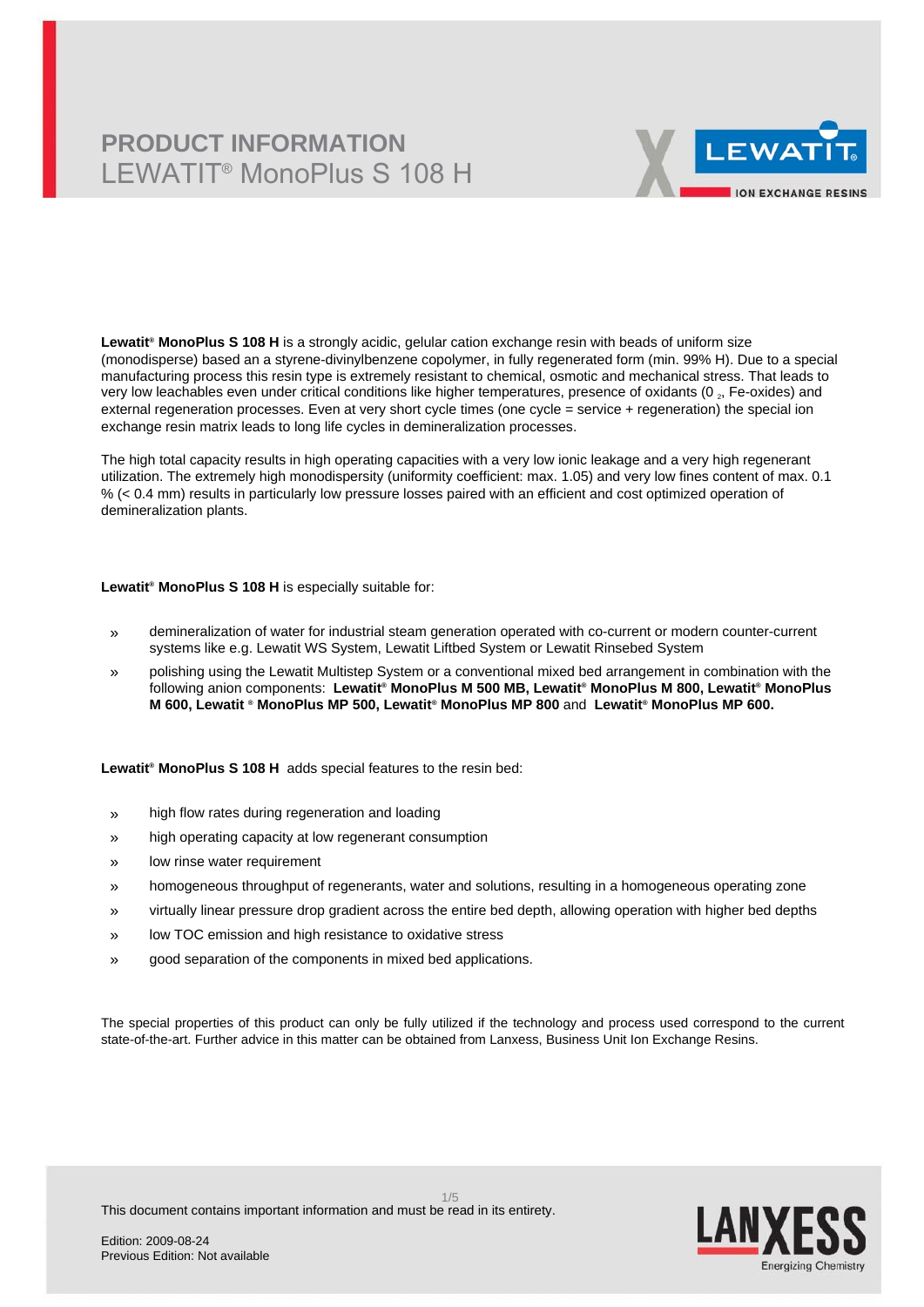

## General Description

| lonic form as shipped | H+                       |
|-----------------------|--------------------------|
| Functional group      | sulfonic acid            |
| Matrix                | crosslinked polystryrene |
| Structure             | gel type beads           |
| Appearance            | black-brown              |

## Physical and Chemical Properties

|                         |                            | metric units |                                  |  |  |
|-------------------------|----------------------------|--------------|----------------------------------|--|--|
| Uniformity Coefficient* |                            | max.         | 1.05                             |  |  |
| Mean bead size*         |                            | mm           | $0.62 (+/- 0.05)$                |  |  |
| <b>Bulk density</b>     | (+/- 5 %)                  | g/           | 790                              |  |  |
| Density                 |                            | approx. g/ml | 1.22                             |  |  |
| Water retention         |                            | wt. %        | 47<br>53<br>$\blacksquare$       |  |  |
| Total capacity*         |                            | min. eq/l    | 2.0                              |  |  |
| Volume change           | $H^* \longrightarrow Na^*$ | max. vol. %  | -8                               |  |  |
| Stability               | at pH-range                |              | $\Omega$<br>14<br>$\blacksquare$ |  |  |
| Storability             | of the product             | max. years   | $\overline{2}$                   |  |  |
| Storability             | temperature range          | °C           | $-20$<br>40                      |  |  |

\* Specification values subjected to continuous monitoring.



This document contains important information and must be read in its entirety.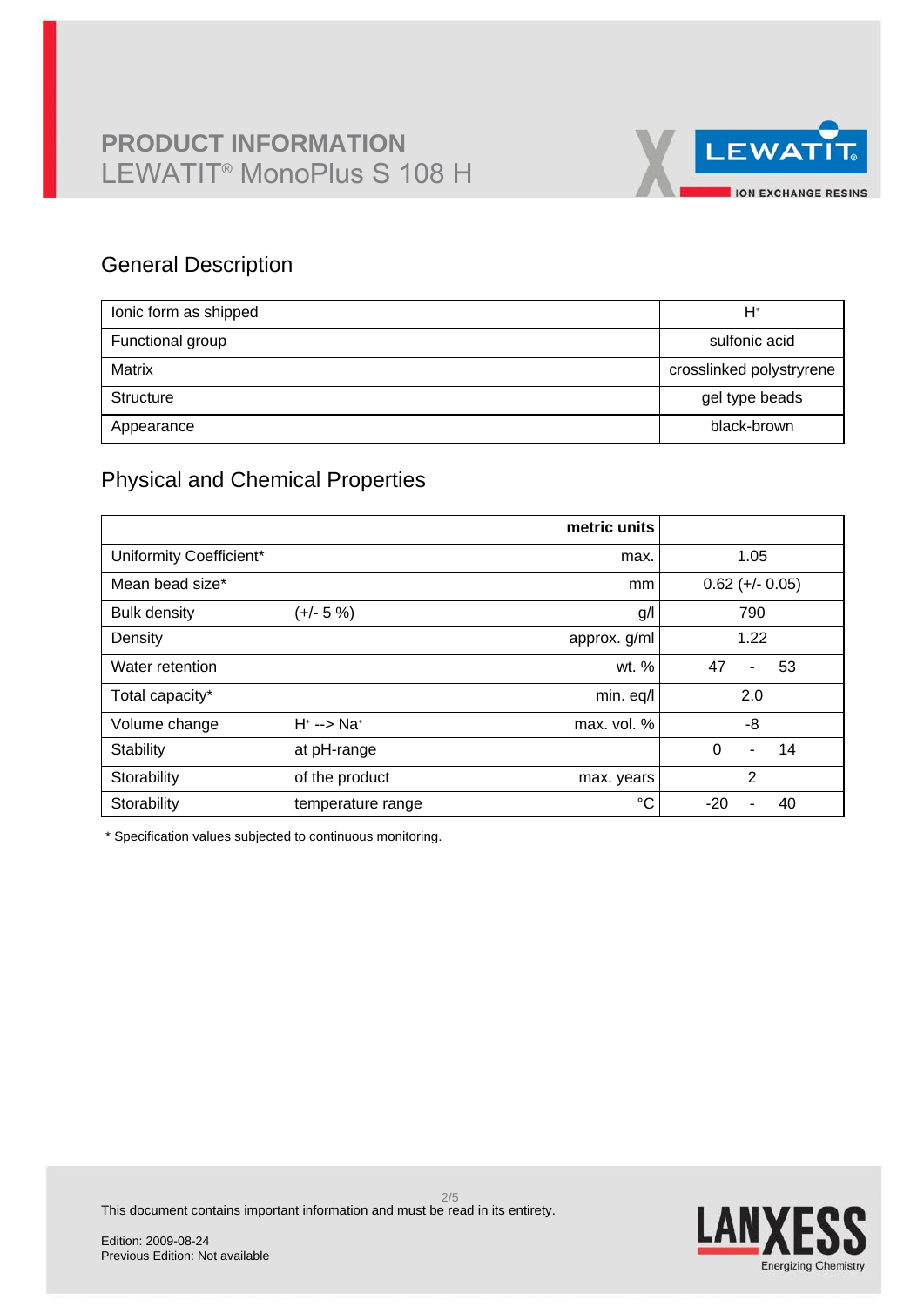

## Recommended Operating Conditions\*

|                                     |                               | metric units                 |                                                                                                                  |  |  |
|-------------------------------------|-------------------------------|------------------------------|------------------------------------------------------------------------------------------------------------------|--|--|
| Operating temperature               |                               | max. °C                      | 120                                                                                                              |  |  |
| Operating pH-range                  |                               |                              | $0 - 14$                                                                                                         |  |  |
| Bed depth                           |                               | min. mm                      | 800                                                                                                              |  |  |
| Specific pressure drop              | (15 °C)                       | approx. kPa*h/m <sup>2</sup> | 1.0                                                                                                              |  |  |
| Pressure drop                       |                               | max. kPa                     | 200                                                                                                              |  |  |
| Linear velocity                     | operation                     | max. m/h                     | 60***                                                                                                            |  |  |
| Linear velocity                     | backwash (20 °C)              | approx. m/h                  | 15                                                                                                               |  |  |
| Bed expansion                       | (20 °C, per m/h)              | approx. vol. %               | 4                                                                                                                |  |  |
| Freeboard                           | backwash<br>(extern / intern) | vol. $%$                     | 80<br>60<br>$\overline{a}$                                                                                       |  |  |
| Regenerant                          |                               |                              | $H_2SO_4$<br><b>HCI</b><br><b>NaCl</b>                                                                           |  |  |
| Counter current<br>regeneration     | level                         | approx. g/l                  | HCI<br>50<br>$H_2SO_4$<br>80<br><b>NaCl</b><br>90                                                                |  |  |
| Counter current<br>regeneration     | concentration                 | wt. %                        | $HCL$ 4 - 6<br>6<br>$\blacksquare$<br>$H_2SO_4$ 1.5**<br>$3***$<br>$\prime$<br>NaCl<br>10<br>8<br>$\blacksquare$ |  |  |
| Linear velocity                     | regeneration                  | approx. m/h                  | <b>HCI</b><br>5<br>$H_2SO_4$<br>10<br>20<br>$\blacksquare$<br>5<br><b>NaCl</b>                                   |  |  |
| Linear velocity                     | rinsing                       | approx. m/h                  | 5<br><b>HCL</b><br>$H_2SO_4$<br>5<br>5<br><b>NaCl</b>                                                            |  |  |
| Rinse water requirement slow / fast |                               | approx. BV                   | $\overline{2}$<br>HCI<br>$H_2SO_4$<br>$\overline{\mathbf{c}}$<br>$\overline{2}$<br><b>NaCl</b>                   |  |  |
| Co current regeneration             | level                         | approx. g/l                  | 100<br>HCI<br>$H_2SO_4$<br>150<br><b>NaCl</b><br>200                                                             |  |  |
| Co current regeneration             | concentration                 | approx. wt. %                | <b>HCI</b><br>6<br>10<br>$\blacksquare$<br>$H_2SO_4$ 1.5**<br>$3***$<br>$\prime$<br><b>NaCl</b><br>10<br>8       |  |  |
| Linear velocity                     | regeneration                  | approx. m/h                  | 5<br>HCI<br>$H_2SO_4$<br>10<br>20<br>$\blacksquare$<br><b>NaCl</b><br>5                                          |  |  |
|                                     |                               |                              |                                                                                                                  |  |  |



This document contains important information and must be read in its entirety.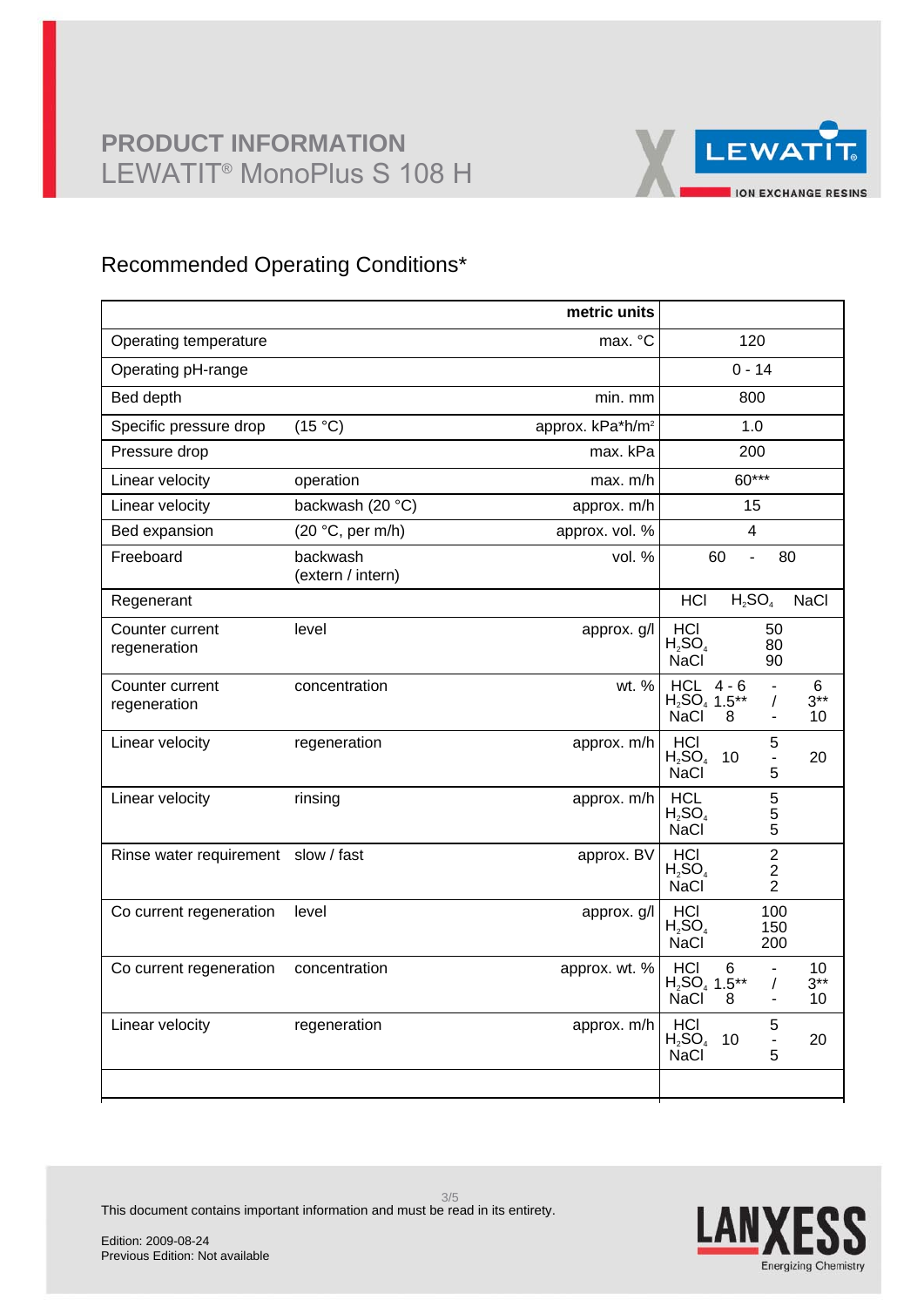# **PRODUCT INFORMATION** LEWATIT® MonoPlus S 108 H



| Linear velocity                     | rinsing       | approx. m/h   | $H_2$ SO <sub>4</sub><br><b>NaCl</b>          | 5<br>$\frac{5}{5}$                                   |        |
|-------------------------------------|---------------|---------------|-----------------------------------------------|------------------------------------------------------|--------|
| Rinse water requirement slow / fast |               | approx. BV    | H <sub>2</sub> SO <sub>4</sub><br><b>NaCl</b> | 6<br>$\frac{6}{6}$                                   |        |
| Mixed bed operation                 |               |               |                                               |                                                      |        |
| Bed depth                           |               | min. mm       |                                               | 500                                                  |        |
| Regenerant                          | level         | approx. g/l   | $H_2$ SO <sub>4</sub>                         | 100<br>150                                           |        |
| Regenerant                          | concentration | approx. wt. % | H <sub>2</sub> SO <sub>4</sub>                | 4<br>$\overline{\phantom{a}}$<br>$\overline{2}$<br>٠ | 6<br>8 |

\* The recommended operating conditions refer to the use of the product under normal operating conditions. It is based on tests in pilot plants and data obtained from industrial applications. However, additional data are needed to calculate the resin volumes required for ion exchange units. These data are to be found in our Technical Information Sheets.

\*\* Regeneration progressive

\*\*\* 100m/h for polishing